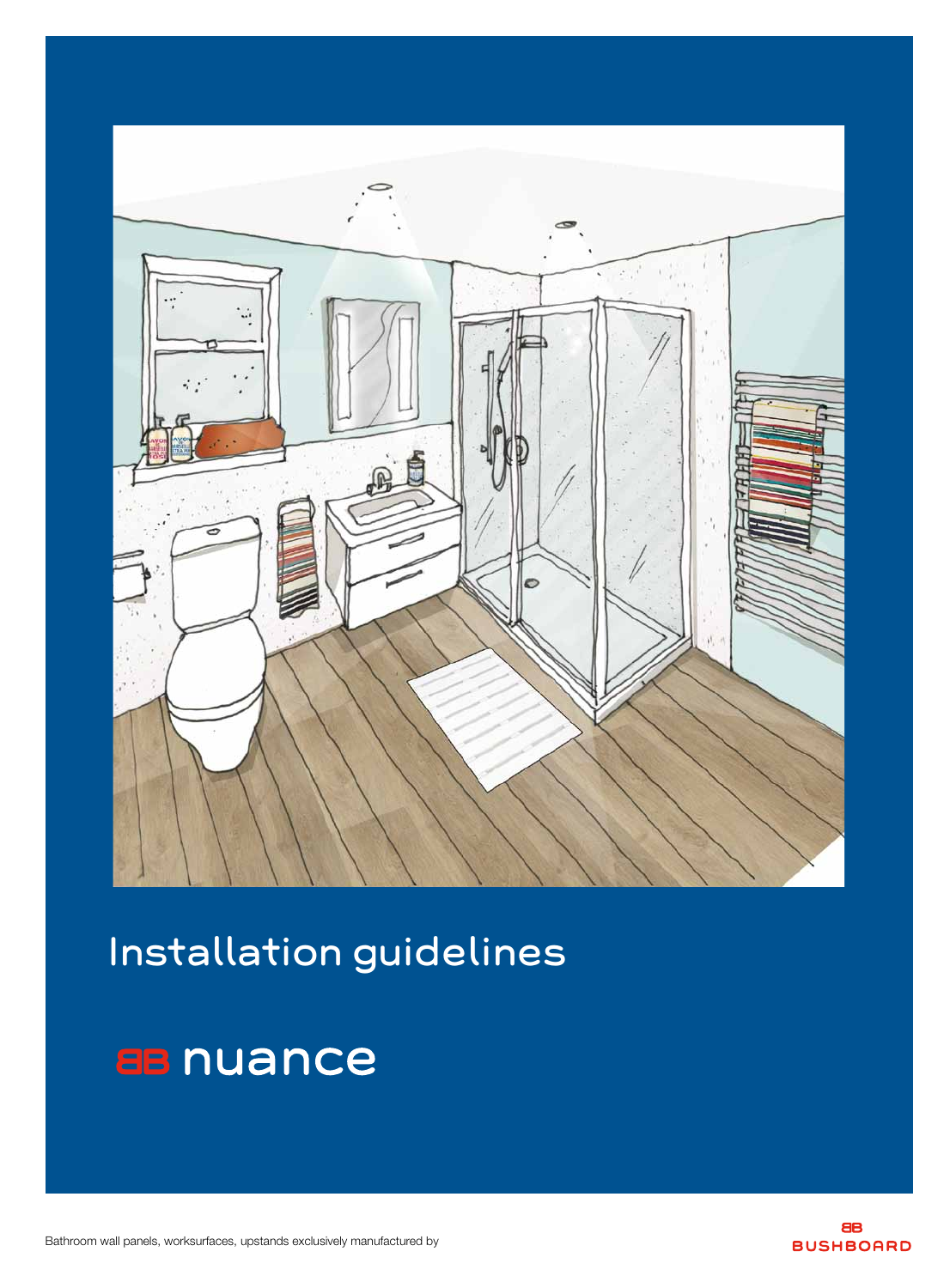For technical support on Bushboard products, please contact the Customer Service Team on: tel: 01933 232 242 fax: 01933 232 286 email: help@bushboard.co.uk or log onto www.bushboard.co.uk BB Complete colour matched adhesive

**BB** Complete colour matched adhesive



**Fig B1** Tongue and groove assembly



**Fig A2** Shower tray base details

Nuance is designed to be installed without metal trims or extrusions as the core is polyurethane and totally waterproof. Flexible runs using combinations of 600mm and 1200mm T&G panels are finished at open ends with elegant postformed components and bonded in place, jointed and seamed using colour matched moisture curing BB Complete.

The resulting finish is neat, elegant and uncluttered by aluminium extrusions.

## Product Specifications

Laminated panel composition

High pressure decorative laminate to both faces of 10mm waterproof polyurethane core.

#### Laminated worksurface composition

High pressure decorative laminate to P3 grade 28mm, PEFC certified chipboard, balanced with resin impregnated paper to the reverse and protected by white PUR Tekseal™.

Prior to installation condition all panels and adhesives to room temperature for at least 24hours.

#### Laminated panels sizes and weights 2420 x 580 x 12mm 8mm radius 2 long edges

(13kg) 2420 x 1200 x 12mm 8mm radius 1 long edge + 1 long edge with tongue (26kg)

2420 x 160 x 12mm 8mm radius 1 long edge + 1 long edge with tongue (4kg)

2420 x 600 x 12mm tongue and groove (13.5kg)

2420 x 1200 x 12mm tongue and groove (26kg)

#### BB Complete colour matched adhesive and sealant

This must be used to validate the 15 year guarantee.

It is a specially formulated moisture curing PUR in standard 290ml cartridges.

- Waterproof, UV stable, with excellent grab adhesion, gap filling properties and no shrinkage.
- Spillages and smears can be easily cleaned immediately using white spirit.
- Odourless with no toxic fumes.

#### Storage

When joining horizontal and vertical panels experienced fitters can create a kitchen worktop style butt & scribe joint to create a continuous flow to the postformed edges where the panels meet. (See page 7 in our brochure) In this instance décor design should be discussed with the customer; just like with a kitchen worktop, the flow of design will end at the ioint.

All Nuance products must be stored in their original packaging at room temperature, face up off the floor and fully supported, remaining flat at all times. Failure to do so may induce bowing.

#### **Health and safety**

When panels finish between two walls avoid finishing at the corner with a narrow panel; try to evenly space the parel it to maximise the parel size to maximise the parties of the parties in the parties in the parties i<br>In the panel size of the parties of the parties of the parties of the parties in the parties in the parties in<br>

Nuance wall panelling and adhesives are not known to be associated with any hazards. Even so, it is good practice to use appropriate PPE, such as dust masks, safety goggles, overalls, protective gloves and protective footwear.



## Before you start

Check for signs of damaged or defect. Don't start unless you are completely happy as claims for defects cannot be met after installation.

Unwrapped panels must be stored in a clean environment, stacked face to face to minimise damage.

#### Essential Tools

Double cup suction lifters x 2 are ideal for handling and installing panels

Circular saw to size panels

Jigsaw - to scribe panels around shaped areas

Hand router – to dress visible cut edges

Electric hand drill– to cut holes

Standard mastic gun – to apply BB Complete adhesive/sealant

Screwdriver, measuring tape and pencil

Plumb line/Plumb spirit level

#### Essential materials & fixings BB Complete

Use 'neutral' cartridge to bond panels and upstands where the adhesive is not seen. BB Complete adhesive generally provides sufficient grab, but occasionally panels may need to be braced temporarily until the adhesive cures.

Use 1 x 290ml cartridge per 2420x1200mm panel or 1 every 2 x 580mm or 600mm panels. See fig B4.

Use colour matched cartridges for sealing, seaming and jointing.

Use white spirit & a clean wipe to clean excess adhesive when creating a smooth finish.

Use 25mm x 3.5mm No6 CSK Stainless self-tap screws & suitable wall plugs when fixing T&G panels to masonry.

#### Design considerations

Nuance 1200mm panels run from the corner past the shower enclosure with the postformed edge visible, making finishing extrusions unnecessary. Larger enclosures can be accommodated in the same manner by linking tongue and grooved panels and the specially designed 160mm postformed finishing panel.

Turning a 1200mm standard postformed panel through 90 degrees with the postformed edge upper most creates a 1200mm high half height wall for WCs, basins or vanitys.

## Some simple rules

- 1. ONLY use BB Complete adhesives to validate the 15 year guarantee.
- 2. Position all joints vertically especially in wet areas.
- 3. Always start panel installations from a corner before working out. This requires the removal of the male tongue.
- 4. Always allow at least a 2mm gap when finishing at a fixed wall or ceiling.
- 5. When installing T&G panels ensure the receiving edge of the first panel is female.
- 6. When panels meet at a tongue and groove joint, remember designs are not intended to match across the joint. This is more obvious on decors such as rococo and bubble.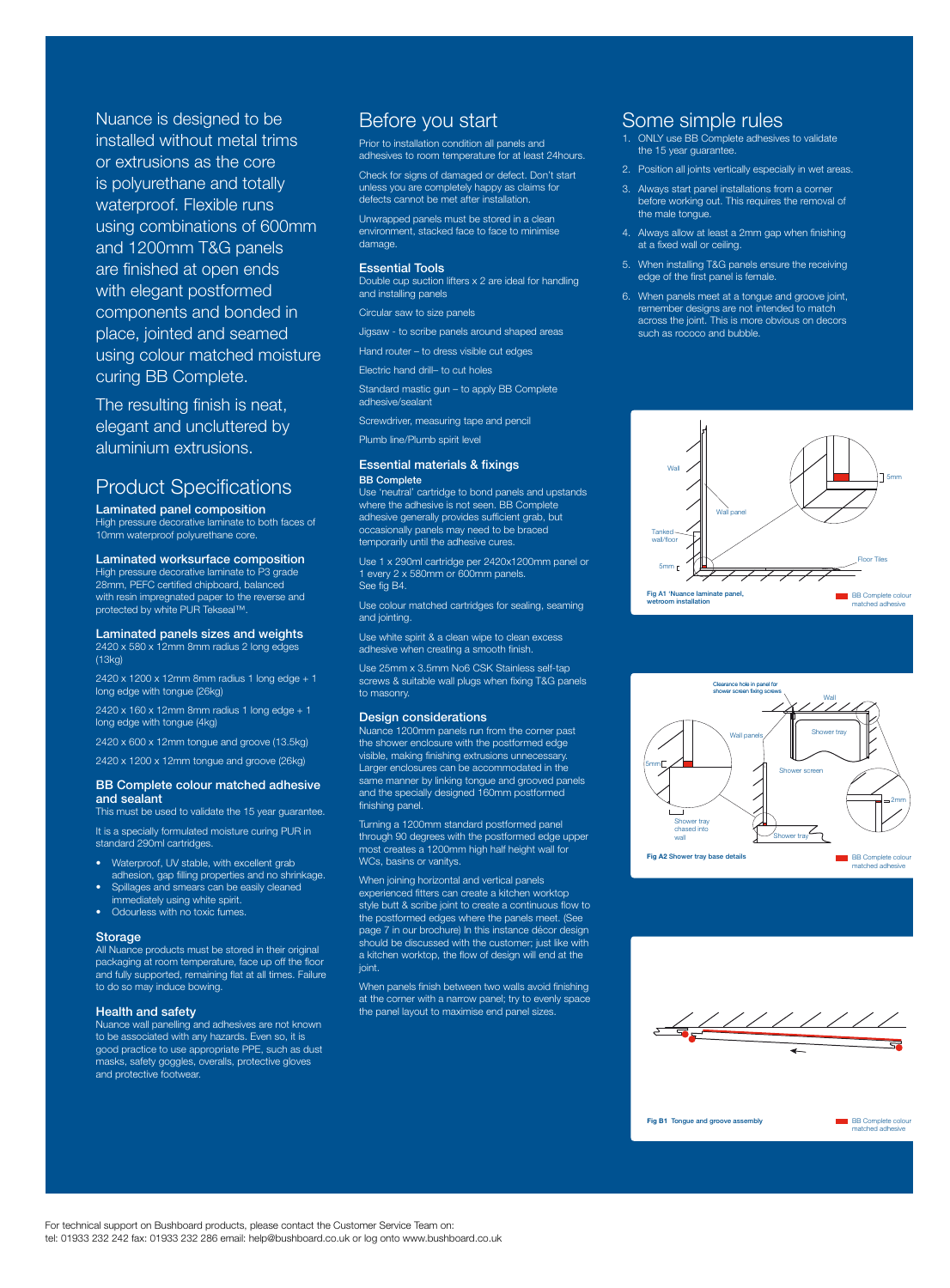www.bushboard.co.uk





**BB Complete colour matched** adhesive approx. ø3mm





matched adhesive



(all diagrams not to scale to help clarity)

- 1. Walls are dry, clean and damp free.
- 2. The floor and walls are water proofed using appropriate tanking materials at least 50mm up past the base of panels.
- 3. Walls are vertically plumb and true. Care should be taken to ensure that walls are flat and free of dips as low spots will reduce the ability for adhesive to grab.
- 4. When constructing wet rooms panels must finish 5mm above the finished floor level and be seated and sealed on a full depth bed of BB Complete to avoid any water penetration to the building (refer to fig A1 & A2).
- 5. If the installation has vinyl flooring, use the 'J' section as shown in fig C5.

#### Preparation: wall & floor

Nuance panels can be installed directly to a timber stud work or any sound flat wall including existing tiled walls using BB Complete adhesive and sealant providing:

#### Cutting & drilling:

- 1. Measure, mark and cut the panel to size.
- 2. Remove the male tongue with a circular saw or sharp knife, leaving the female groove edge intact as necessary.
- 3. To secure the panel whilst the adhesive cures drill 5 no Ø4.5mm holes along the female grooved edge 60mm in from ends and spaced evenly approx. 450mm apart, countersink to suit No 6 CSK screws.
- 4. To ensure alignment test fit the panel then remove to clean the back face using a clean damp cloth and allow to dry.
- 5. Apply beads of BB Complete adhesive as shown in fig B1 and fig B4.
- 6. Lift the panel in place, pressing the back of the panel firmly all over and fix using 25mm x No6 CSK Stainless self-tapping screws.
- Repeat the process for further connecting
- 1. Cut using standard wood working tools and blades as listed.
- 2. Use standard high speed drill bits or circular hole saw cutters – do not use spade type bits.
- 3. Allow 3mm clearance around all cut outs and holes to be back filled with BB Complete.
- 4. Use a circular saw fitted with a sharp blade to cut concealed edges.
- 5. Always cut with the panel face down and start all cuts into the factory finished postformed edge. Jigsaws should only be used to scribe curved shapes. Position the panel face up or down depending on the blade type and start all cuts into the factory finished postformed edge.

#### Installing postformed panels

With a totally waterproof core bath panels are easy to fabricate on site.

- 1. Measure, mark and cut the panel to size allowing a 2mm gap for BB Complete at the 90° internal joint.
- 2. Remove the male edge with a circular saw or sharp knife, leaving the postformed edge intact.
- 3. Form cut outs and holes for services as required.
- 4. Test fit the panel dry for alignment, then remove and clean the back face using a clean damp cloth and allow to dry.
- 5. Apply beads of BB Complete adhesive as shown in fig B4.
- 6. Carefully lift the panel in place onto 5mm spacers to hold the panel above the floor in readiness for back filling with BB Complete. Press back firmly all over ensuring the necessary 2mm gap for BB Complete where panels meet as shown in fig B2.
- 8. Allow to cure for 24hrs before fitting the shower enclosure and accessories.
- 9. When fixing accessories ensure all loading is transferred through the panel to the wall.
- 10. Apply final finishing BB Complete beads between panels and shower or bath, and finally fully fill the 5mm gap at the base of the panels to the floor, bath or shower tray forming a neat bead. Smears or excess of BB Complete must be promptly cleaned away using white spirit.

### Installing tongue and groove panels

panels, applying BB Complete to each tongue and groove joint.

- 8. Do not tap the groove edge of the panel to close the joint. Use the mirror suction lifters to slide the panel up and down whilst pushing sideways to evenly squeeze out BB Complete, safely closing the gap.
- 9. Immediately after assembling each joint, use white spirit and clean off excess BB Complete.

## Bath panels from Nuance

For single one side baths use the 580mm feature panel. The postformed finish along both edges allows the creation of plinth details.

Front and end panel combinations can be cut from one 1200mm postformed panel utilising the postformed edge to overlap the side panel for a neat postformed detail at the corner, remembering that linear decors will see a change of direction at the intersection. See fig B3.

### Optional extrusions

With its unique polyurethane core Nuance needs no extrusions, so their use is optional. However in certain configurations they may ease the installation process so a full range is available in three colourways.

- 1. Two part aluminium external corner section. See fig C1.
- 2. Single part plastic shower tray base section. See fig C2.
- 3. Two part aluminium internal corner section. See fig C3.
- 4. Two part aluminium Jointing section. See fig C4.
- 5. Single part aluminium 'J' section. See fig C5.

**Fig B4 Application of BB Complete adhesive**<br>NB. The use of BB Complete is a condition of the guarantee.